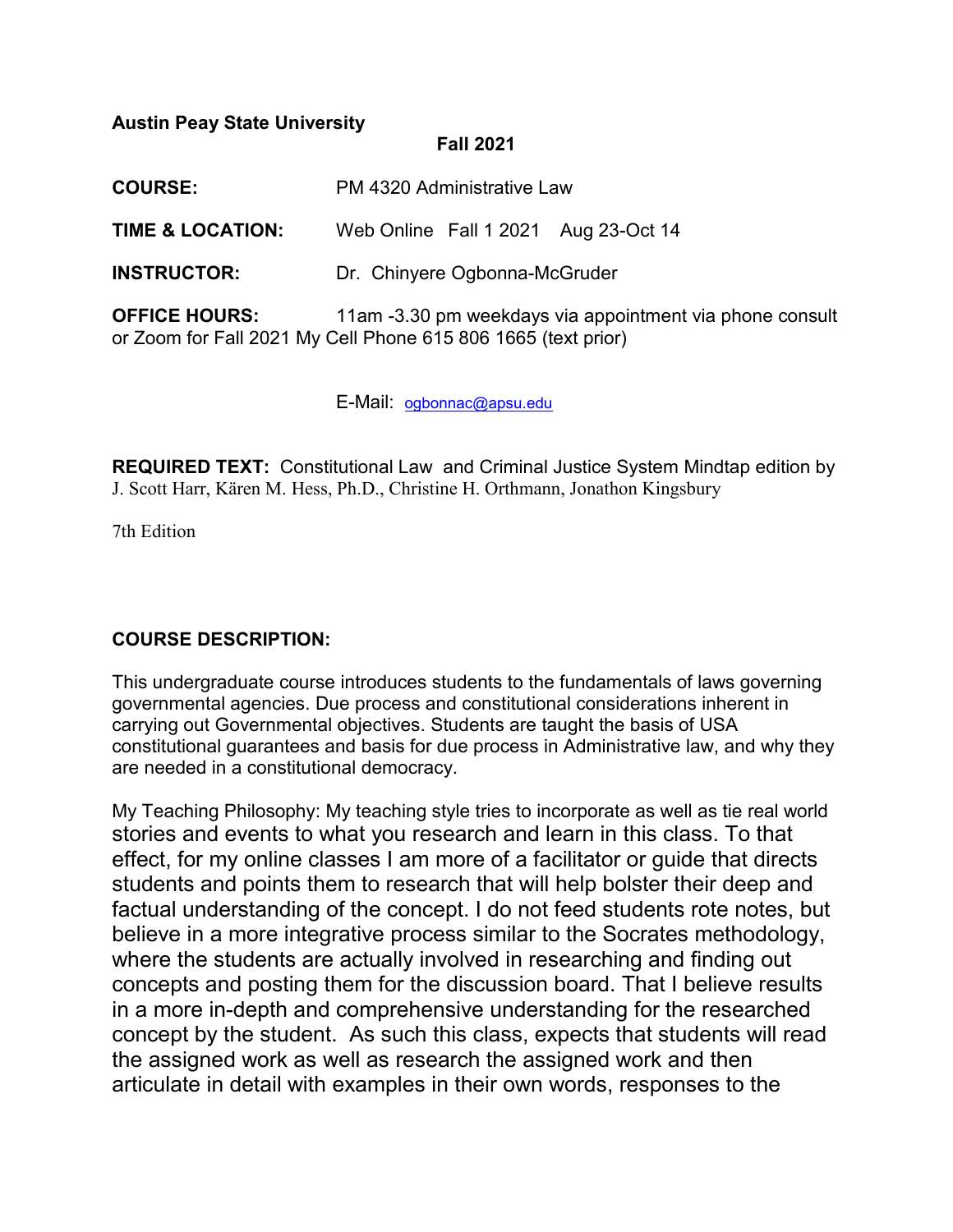discussion board questions. That is the thrust and format of this class!! Dr. COM

# **COURSE OBJECTIVES:**

This course is designed to as provide students with avenues for critical analyses of Administrative legal cases, processes and procedures as well as legal proceedings. This course provides a fundamental basic concept of Administrative law and procedures with ensuing legal background for students that will ultimately seek gainful employment in diverse careers ranging from public management, law and law enforcement, to engineering, managerial positions and health care. The course material is designed to better prepare students for successful careers especially in our complex and legally influenced society. Role playing assignments sometimes are utilized within this class, with students as participants.

There will also be a focus on discussions pertaining to substantive issues relating to USA legal and Administrative systems. Students will be expected to critically analyze and develop broader understanding of specific Court cases pertaining to issues of Administrative law, and processes inherent in carrying out legal mandates.

# **GENERAL EDUCATION GOALS:**

In addition to the objectives discussed above, the more general goals of this course are to provide the student with the tools with which to develop his or her own potential and abilities.

- 1. This course will help to develop the student's analytical thinking capabilities by applying theories and concepts to American state and federal legal systems. Questions that beg for well reasoned and analyzed answers will also be utilized.
- 2. The student's literacy skills will be enhanced through assigned readings, class assignments, and examinations.
- 3. This course utilizes historical perspective to help students understand the evolutionary development of Administrative Law within the United States.
- 4. This course should be useful in increasing the student's awareness of the laws as well as rights and liberties granted by the constitution and specific Supreme Court interpretations of these rights.
- 5. This course will prepare the student for more advanced studies in criminal justice, law, Administration, Management and political science.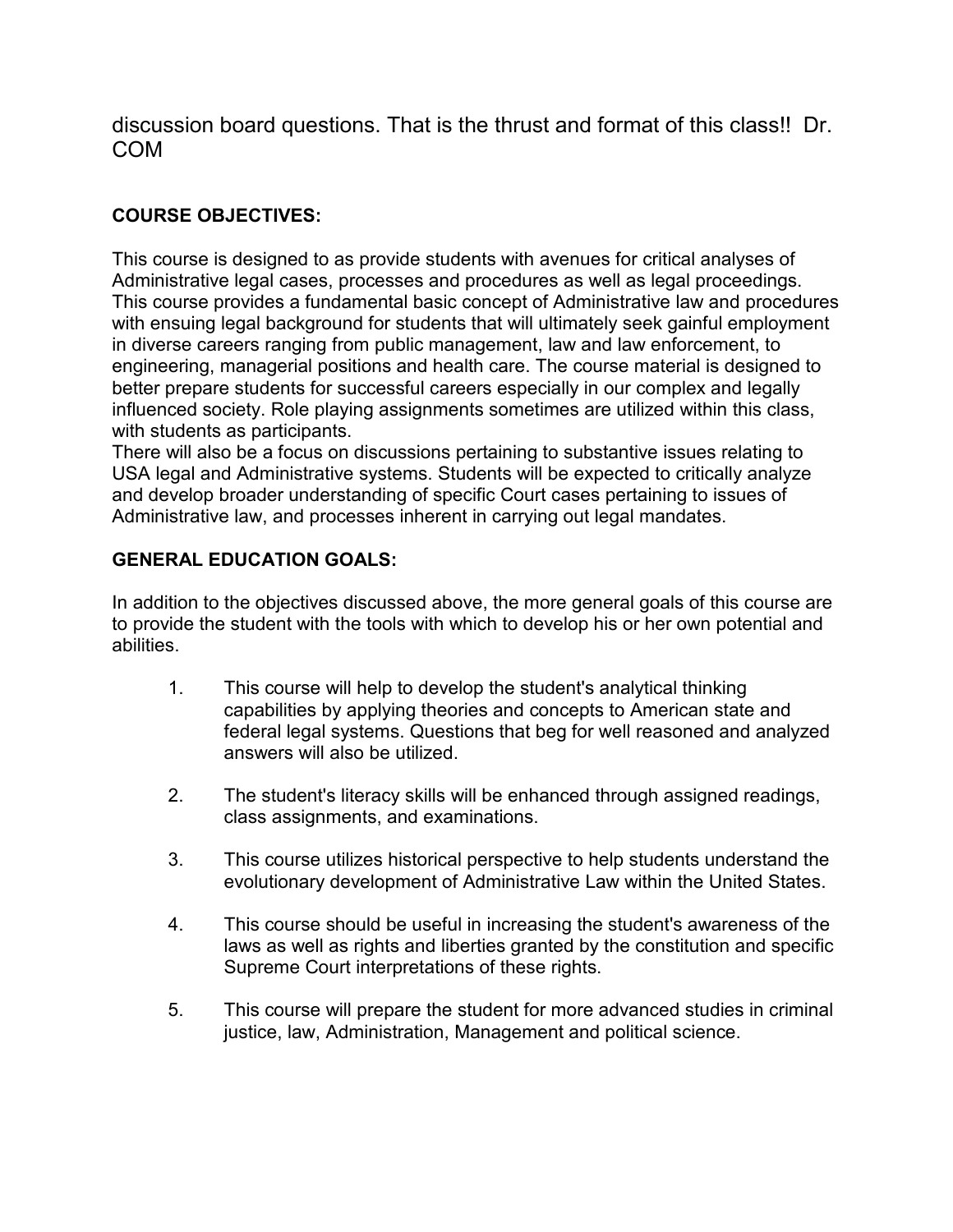Student responsibilities:

Students are expected to read the chapters assigned for discussion (which are posted on the discussion board) as well as research the concepts and make sure to post for all discussion board as well as take the quizzes and texts. It is the responsibility of the student to inform the professor if they don't understand the chapter or concept such that it can be elaborated on. There will be no rote notes for the class, students are expected to develop their deductive reasoning and critical thinking skills by reading, researching concepts and being able to articulate what they learnt from their reading and research via their work on the assignments and short exams. If need be , I will utilize scheduled Zoom, whereby I will go over some of the concepts, but I do not believe in rote note taking and as such notes or power points are not utilized. The class assignments, quizzes and tests, will be based on the assumption that the students read the assigned readings. Any student that might have a condition that could affect his/her academic performance in this class is advised to contact disability services at 931-221-6230.

Students may also meet with Ms. Nancy Gibson at the library if they need help with finding referred articles for their research panel or project. Ms. Gibson's contact info: Phone: (931) 221-6166 Fax: (931) 221-7296 Email: [gibsonn](mailto:gibsonn@apsu.edu) Office: Library 217

There is no minimum technology requirements in this class, so long as a student has access to a laptop. In the case that a student does not have a laptop, they can use the APSU library for their outside research for their research including the research for the panel and project research

#### Policy on Minors:

.

Minors (any non-student under the age of 18) accompanying staff, faculty or visitors on campus are not permitted in the classroom.

Service Animals in the classroom:

Please consult Policy 3.007, Animals on Campus for appropriate situations allowing service animals in the classroom.

Students with Disabilities: Austin Peay State University abides by Section 504 of the Rehabilitation Act of 1973, which stipulates that no student shall be denied the benefits of an education "solely by reason of a handicap." Disabilities covered by law include, but are not limited to, learning disabilities, hearing, sight, or mobility impairments. If you have a documented disability that may have some impact on your work in this class and for which you may require reasonable accommodations, communicate with me or Office of Disabilities Services in Morgan University Center 114 on the Clarksville Campus, 931-221-6230, disabilityservices@apsu.edu, so that reasonable accommodations may be arranged.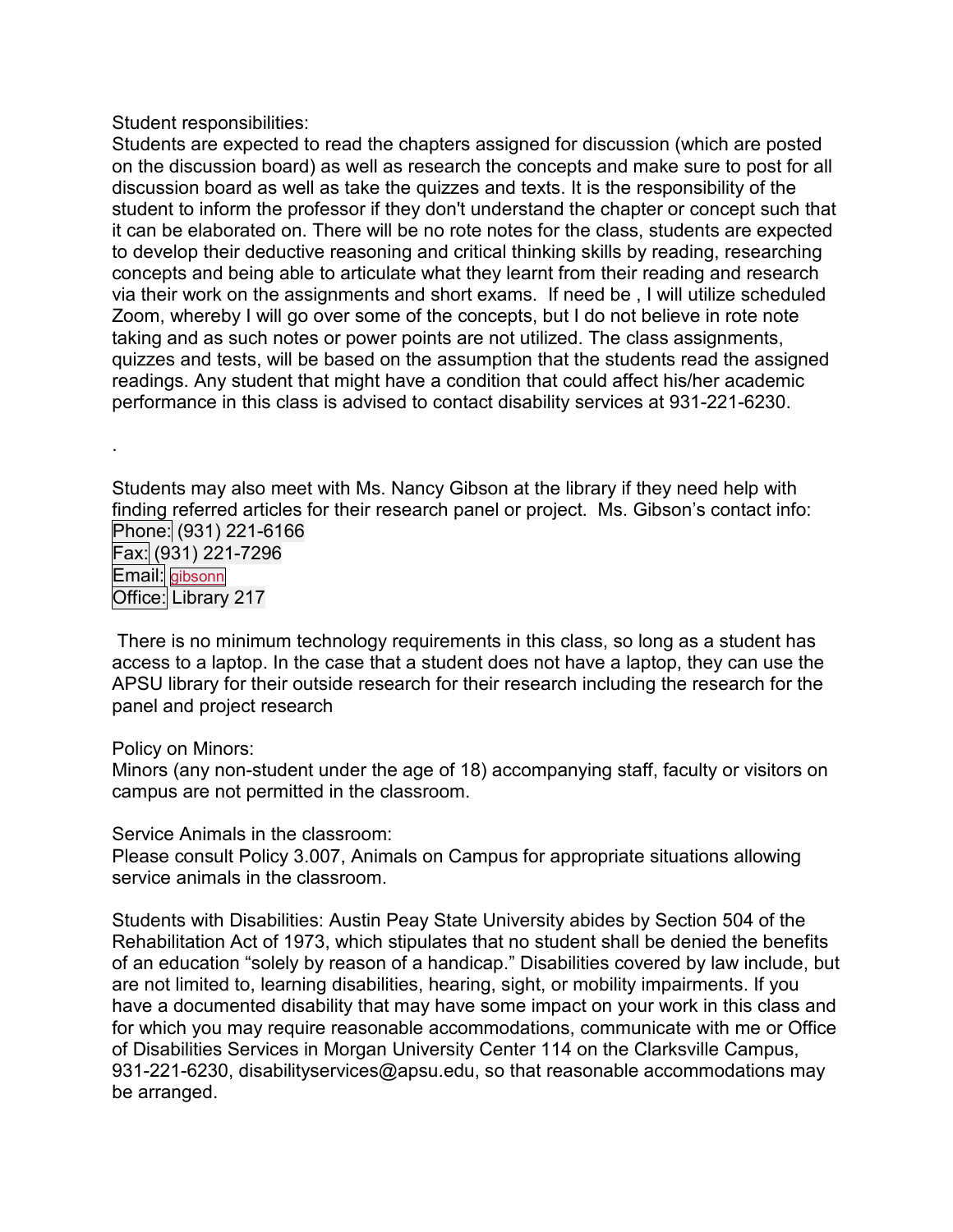#### **Schedule of Postings for the session**

Note the below links are also in content and are provided for students as resources. And do remember to contact the Office of Disability Services (listed below) if you needed accommodations

#### D2L [Student](http://www.apsu.edu/online/student-d2l-help) Help

The IT Help [Desk:](https://govstech.apsu.edu/) 931-221-HELP (for OneStop, email, or general computer issues) D2L [Help:](http://www.apsu.edu/online/technical-support/index.php) 931-221-6625 (available from 8 to 4:30 whenever the university is open) Student [Counseling Services:](http://www.apsu.edu/counseling/) 931-221-6162

[Disability](http://www.apsu.edu/disability/) Services: 931-221-6230 or 931-221-6278 (TTY)

APSU [Tutoring Services:](http://www.apsu.edu/asc/) 931-221-6550

TRIO SSS: Free academic assistance. Contact us for more information about our program: 931-221-6142 (call), 931-368-TRIO (text), or [triosss@apsu.edu](mailto:triosss@apsu.edu) (e-mail) **[TurnItIn](http://turnitin.com/static/index.php)** 

### **GRADING/EVALUATION SYSTEM**

**NOTE: I DO UTILIZE THE FA AND FN for grading purposes. FA when a student fails the class because they failed to post one or more of the required essay/exam for the class nor take any of the tests/exams/quizzes/assignment if applicable by the deadline. This is very important for the university records and for those in the military, note that the military will not pay for an FA or FN, so it would behoove you, to attend if you are in the class. Please do not ask me to change an FA or FN after the fact that is after the class is over. Thanks**

Grades will be determined by the 7 Mindtap chapter modules. Each module comprises of short essay, critical thinking exercise and quiz. Students will earn a total of 100 points for the class. The professor expects that student submissions for the assignments will be the student's own. For general idea about the level of expectations for applicable exam or essay see the Rubric utilized for grading the discussion or essay assignments. Follow that level of expectations. The modules comprising of the assignments/quizzes \discussion essays, will be worth a total of 100% of the student's final. Assignments will not be accepted after due date. Grades will be assigned as follows: A=90%-100%; B=80%-89%; C=70%-79%; D=60%-69%; and F=59% or below.

There will be no make-up assignment/quizzes etc. There might be bonus points for zoom meeting attendance. Attendance is not mandatory, but nonattendance will not garner the bonus points, which is an extra point in addition to the 100% that can be earned by a student.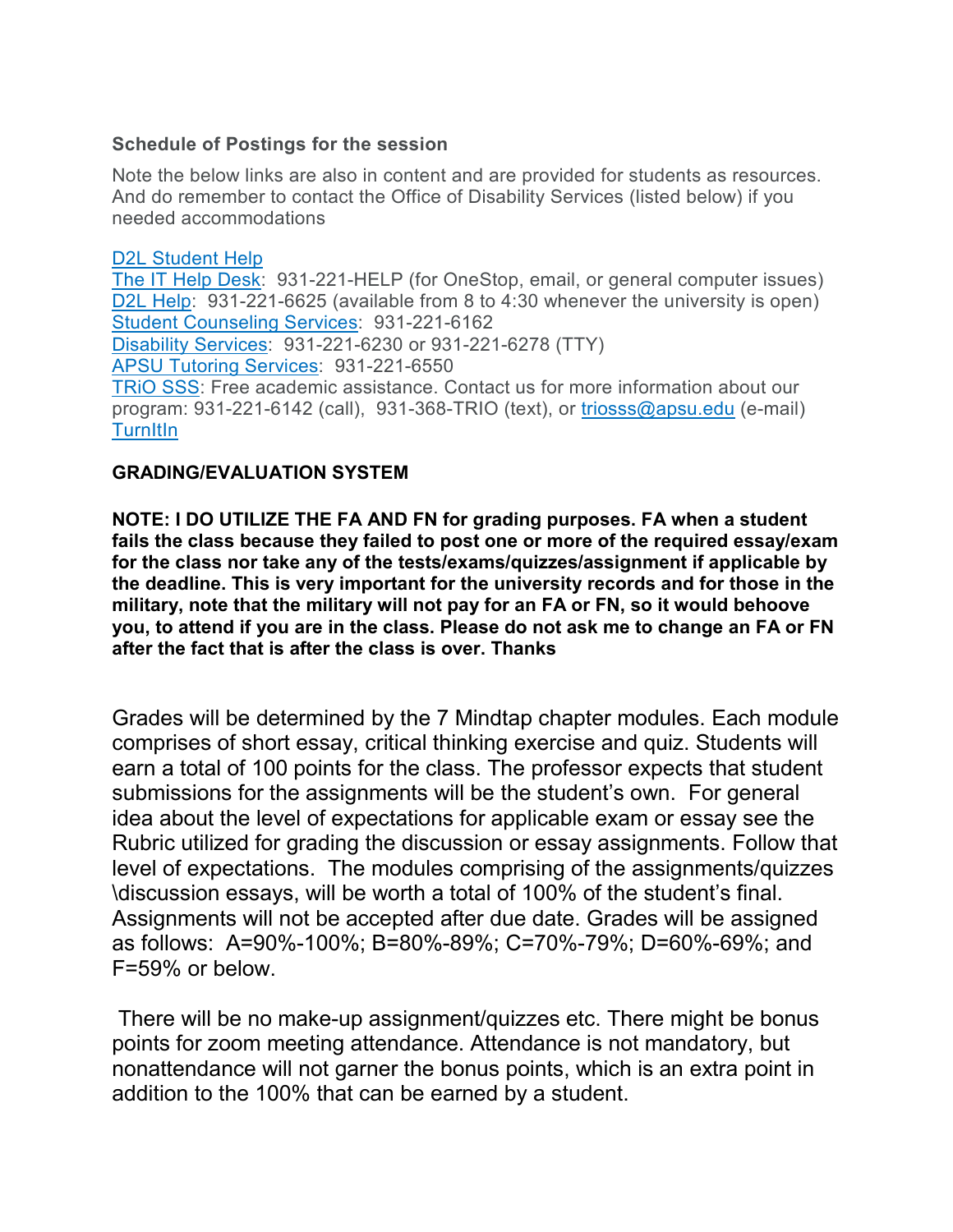SCHEDULE OF LECTURES, READINGS, AND ASSIGNMENTS: The semester Schedule of assignments can be seen on mindtap within the content section of D2L as well as the deadlines.

Semester or classes end Oct 14 2021.

**Please note this clearly: Submissions after the stipulated deadlines will not be accepted. Except with documented legal note. So please do not email me, asking me to make an exception for you, if you forgot to post or got too busy (that will be preferential treatment). All the assignments are open to you all from the first day of the session that is August 23. So that is more than enough time to complete the assignments with staggered deadlines, no excuses. Students are expected to do their assignments early, within the generous staggered deadlines provided. If a student is sick with Covid for the whole duration of a particular assignment, then the deadline for that student will be extended for a day (after they confirm they are capable of taking the module) with a legal note.** 

COVID-19 Syllabus Supplement – UPDATED AUGUST 10, 2021

In accordance with CDC guidelines for higher education, as of August 11, 2021, regardless vaccination status, masks are required in any of the university's indoor facilities except for private offices, individual study/practice rooms, and residence hall rooms. Social distancing is not required. Vaccination is strongly encouraged and readily available, including at APSU's Boyd Health Services. Contact them at (931) 221-7107.

If any student tests positive for COVID-19, or if an unvaccinated student is exposed to someone who has tested positive, that student must submit the COVID-19 Self-Reporting Form. Any student exhibiting symptoms of COVID-19 should seek a test, must fill out the COVID-19 Self-Reporting Form, and should not attend in-person classes while symptomatic. Visit the APSU Coronavirus Dashboard webpage for more information.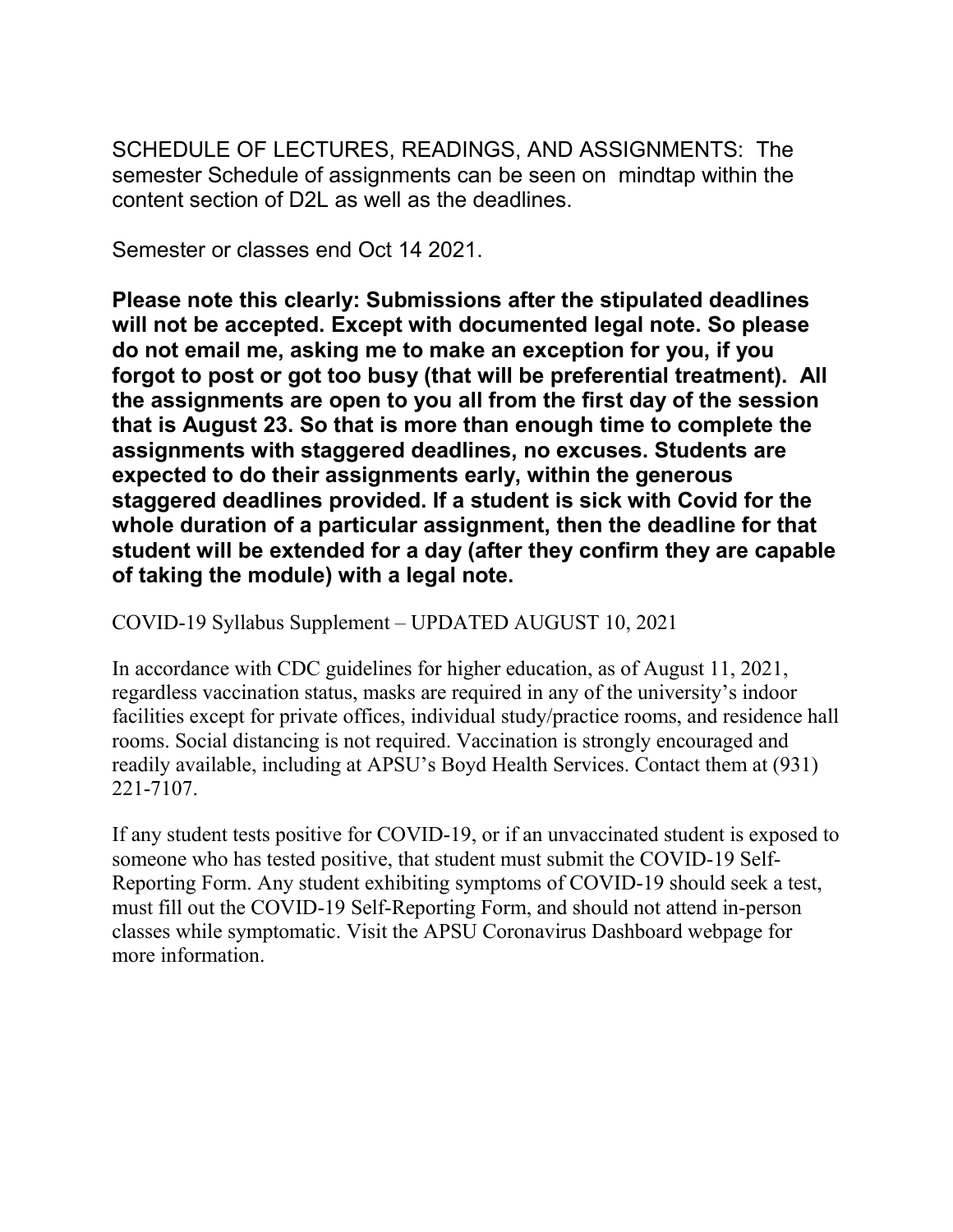# **GENERAL GRADING RUBRIC FOR DISCUSSION BOARDs & ESSAYS (when applicable)**

| Assignment<br><b>Rubric</b>                                                       | <b>EXEMPLARY</b>                                                                                                                                                                                                                                                                                                                                                                                                     | <b>ACCOMPLISHED</b>                                                                                                                                                                                                                   | <b>DEVELOPING</b>                                                                                                                                                                                                                                                                                                                                                                                             | <b>BEGINNING</b>                                                                                                                                                                                                                                                                                                                                                  |
|-----------------------------------------------------------------------------------|----------------------------------------------------------------------------------------------------------------------------------------------------------------------------------------------------------------------------------------------------------------------------------------------------------------------------------------------------------------------------------------------------------------------|---------------------------------------------------------------------------------------------------------------------------------------------------------------------------------------------------------------------------------------|---------------------------------------------------------------------------------------------------------------------------------------------------------------------------------------------------------------------------------------------------------------------------------------------------------------------------------------------------------------------------------------------------------------|-------------------------------------------------------------------------------------------------------------------------------------------------------------------------------------------------------------------------------------------------------------------------------------------------------------------------------------------------------------------|
|                                                                                   | <b>LEVEL</b>                                                                                                                                                                                                                                                                                                                                                                                                         | <b>LEVEL</b>                                                                                                                                                                                                                          | <b>LEVEL</b>                                                                                                                                                                                                                                                                                                                                                                                                  | <b>LEVEL</b>                                                                                                                                                                                                                                                                                                                                                      |
| Under<br>Graduate<br>Level                                                        | $(A)$ 4                                                                                                                                                                                                                                                                                                                                                                                                              | $(B)$ 3                                                                                                                                                                                                                               | $(C)$ 2                                                                                                                                                                                                                                                                                                                                                                                                       | $(D)$ 1                                                                                                                                                                                                                                                                                                                                                           |
| <b>SYNTHESIS</b><br>OF<br><b>KNOWLEDG</b><br>E<br>(FOCUS/THE<br>$ $ sıs $\rangle$ | Student exhibits a<br>defined and clear<br>understanding of<br>lthe<br>assignment. Thesi thesis. Student<br>s is clearly defined demonstrates an<br>and well<br>constructed to help presentation of<br>quide the reader<br>throughout the<br>ent builds upon the to support the key<br>thesis of the<br>assignment with<br>well-documented<br>and exceptional<br>supporting facts,<br>figures, and/or<br>statements. | Establishes a good Student exhibits a<br>comprehension of<br>topic and in the<br>building of the<br>effective<br>thesis, with most<br>support<br>assignment. Stud statements helping guide the<br>focus of<br>assignment.             | basic<br>understanding of<br>the intended<br>assignment, but<br>the thesis is not<br>fully supported<br>throughout the<br>assignment. While development of<br>thesis helps to<br>development of the ion of thesis is not<br>assignment, the<br>reader may have<br>some difficulty in<br>seeing linkages<br>between<br>thoughts. While<br>student has<br>included a few<br>supporting facts<br>and statements, | Exhibits a limited<br>understanding of<br>the<br>assignment. Rea<br>der is unable to<br>follow the logic<br>used for the<br>thesis and<br>lkey<br>themes. Introduct<br>clearly evident,<br>and reader must<br>look deeper to<br>discover the<br>focus of the<br>writer. Student's<br>writing is weak in<br>the inclusion of<br>supporting facts<br>or statements. |
|                                                                                   |                                                                                                                                                                                                                                                                                                                                                                                                                      |                                                                                                                                                                                                                                       | this has limited the<br>quality of the<br>assignment.                                                                                                                                                                                                                                                                                                                                                         |                                                                                                                                                                                                                                                                                                                                                                   |
| <b>FOUNDATIO</b><br>N<br><b>DGE</b>                                               | Student<br>OF KNOWLE demonstrates<br>proficient<br>command of the<br>subject matter in<br>the<br>assignment. Assig average ability in<br>nment shows an<br>impressive level of content in<br>depth of student's<br>ability to relate<br>course content to                                                                                                                                                            | <b>Student exhibits</b><br>above average<br>usage of subject<br>matter in<br>assignment. Stud fundamental<br>ent provides above understanding of<br>relating course<br>examples<br>given. Details and the linkages<br>facts presented | The assignment<br>reveals that the<br>student has a<br>general,<br>the course<br>material. Whereas, incomplete in<br>there are areas of<br>some concerning insegments. Stude<br>provided between                                                                                                                                                                                                              | Student tries to<br>explain some<br>concepts, but<br>overlooks critical<br>details. Assignm<br>ent appears<br>vague or<br>various<br>nt presents<br>concepts in                                                                                                                                                                                                   |

# **Student Level Writing Assignment Rubric**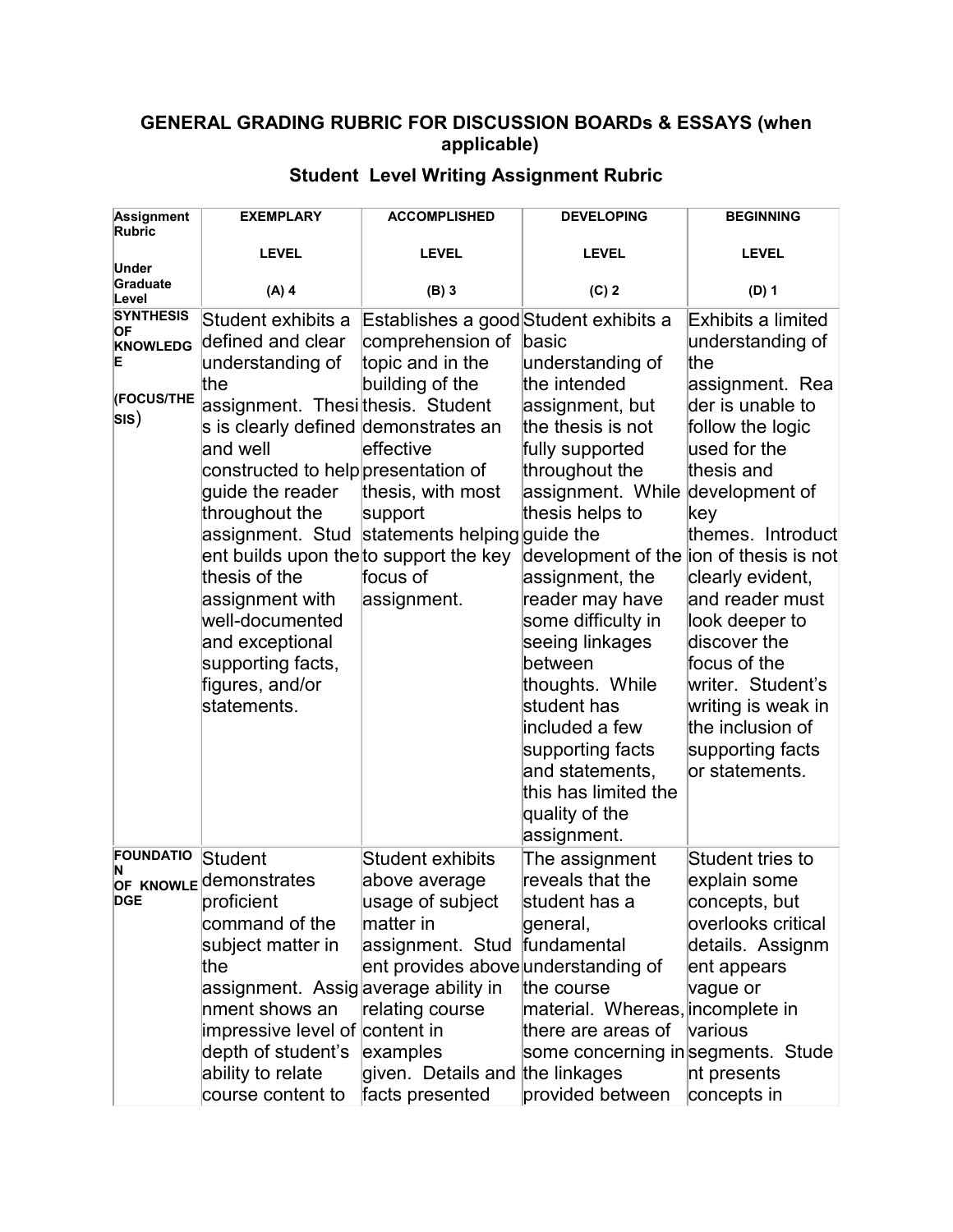|                                   | practical examples provide an          |                                                     | facts and                           | isolation, and     |
|-----------------------------------|----------------------------------------|-----------------------------------------------------|-------------------------------------|--------------------|
|                                   | land                                   | adequate                                            | supporting                          | does not perceive  |
|                                   | applications. Stud presentation of     |                                                     | statements. Stude to have a logical |                    |
|                                   | ent provides                           | student's current                                   | nt generally                        | sequencing of      |
|                                   | comprehensive                          | level of subject                                    | explains concepts,                  | ideas.             |
|                                   | analysis of details, matter knowledge. |                                                     | but only meets the                  |                    |
|                                   | facts, and                             |                                                     | minimum                             |                    |
|                                   | concepts in a                          |                                                     | requirements in                     |                    |
|                                   | logical sequence.                      |                                                     | this area.                          |                    |
| <b>APPLICATIO</b>                 | Student                                | Student exhibits a                                  | Student takes a                     | <b>Student</b>     |
| N OF<br><b>KNOWLEDG</b>           | demonstrates a                         | good command of                                     | common,                             | demonstrates       |
| <b>E (CRITICAL</b>                | higher-level of                        | critical thinking                                   | conventional                        | beginning          |
| <b>THINKING</b>                   | critical thinking                      | skills in the                                       | approach in                         | understanding of   |
| <b>SKILLS)</b>                    | necessary for                          | presentation of                                     | guiding the reader                  | key concepts, but  |
|                                   | graduate level                         | material and                                        | through various                     | overlooks critical |
|                                   | work. Learner                          | supporting                                          | linkages and                        | details. Learner   |
|                                   | provides a                             | statements. Assig                                   | connections                         | is unable to apply |
|                                   | strategic approach nment               |                                                     | presented in                        | information in a   |
|                                   | in presenting                          | demonstrates the                                    | assignment. Howe problem-solving    |                    |
|                                   | examples of                            | student's above                                     | ver, student                        | fashion. Student   |
|                                   | problem solving or average use of      |                                                     | presents a limited                  | presents           |
|                                   | critical thinking,                     | relating concepts                                   | perspective on key                  | confusing          |
|                                   | while drawing                          | by using a variety                                  | concepts                            | statements and     |
|                                   |                                        | logical conclusions of factors. Overall, throughout |                                     | lfacts in          |
|                                   | which are not                          | student provides                                    | assignment. Stude assignment. No    |                    |
|                                   | immediately                            | adequate                                            | nt appears to have                  | evidence or little |
|                                   | obvious. Student                       | conclusions, with $2$ problems applying             |                                     | semblance of       |
|                                   | provides well-                         | or fewer errors.                                    | information in a                    | critical thinking  |
|                                   | supported ideas                        |                                                     | problem-solving                     | skills.            |
|                                   | and reflection with                    |                                                     | manner.                             |                    |
|                                   | a variety of current                   |                                                     |                                     |                    |
|                                   | and/or world views                     |                                                     |                                     |                    |
|                                   | $\mathop{\sf in}\nolimits$ the         |                                                     |                                     |                    |
|                                   | assignment. Stud                       |                                                     |                                     |                    |
|                                   | ent presents a                         |                                                     |                                     |                    |
|                                   | genuine                                |                                                     |                                     |                    |
|                                   | intellectual                           |                                                     |                                     |                    |
|                                   | development of                         |                                                     |                                     |                    |
|                                   | ideas throughout                       |                                                     |                                     |                    |
|                                   | assignment.                            |                                                     |                                     |                    |
| ORGANIZATI                        | Student thoroughly Student explains    |                                                     | Learner applies                     | Assignment         |
| <b>ON OF</b><br><b>IDEAS/FORM</b> | understands and                        | the majority of                                     | some points and                     | reveals formatting |
| AT                                | excels in                              | points and                                          | concepts                            | errors and a lack  |
|                                   | explaining all                         | concepts in the                                     | incorrectly. Studen of              |                    |
|                                   | major points. An                       | assignment. Lear                                    | t uses a variety of                 | organization. Stu  |
|                                   | original, unique,                      | ner demonstrates                                    | formatting styles,                  | dent presents an   |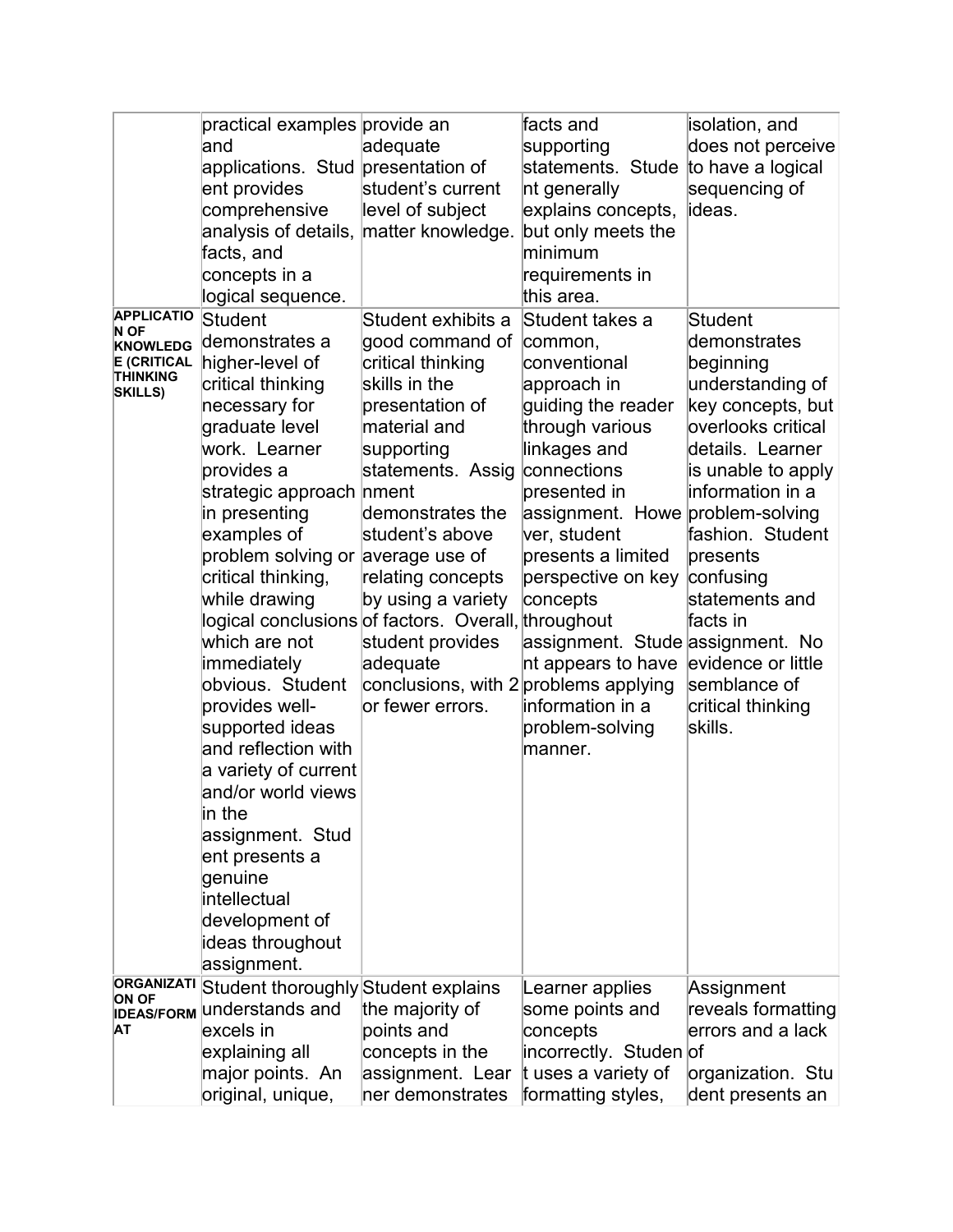|                                | approach to<br>overall ideas,<br>concepts, and<br>findings is<br>presented. Overallent presents an<br>format of<br>assignment<br>includes an<br>appropriate<br>introduction (or<br>abstract), well-<br>developed<br>paragraphs, and<br>conclusion. Finish<br>ed assignment<br>demonstrates<br>student's ability to<br>plan and organize<br>research in a<br>logical sequence.                                                                                                             | and/or imaginative a good skill level in with some<br>formatting and<br>organizing material throughout the<br>ın<br>assignment. Stud<br>above average<br>level of<br>preparedness, with<br>few formatting<br>errors.                                                                                                                                          | inconsistencies<br>paper. Assignment explanation of<br>does not have a<br>continuous pattern<br>of logical<br>sequencing.                                                                                                                                                                                                                                                                                                                   | incomplete<br>attempt to provide<br>linkages or<br>key terms.                                                                                                                                                                                                                                                   |
|--------------------------------|-------------------------------------------------------------------------------------------------------------------------------------------------------------------------------------------------------------------------------------------------------------------------------------------------------------------------------------------------------------------------------------------------------------------------------------------------------------------------------------------|---------------------------------------------------------------------------------------------------------------------------------------------------------------------------------------------------------------------------------------------------------------------------------------------------------------------------------------------------------------|---------------------------------------------------------------------------------------------------------------------------------------------------------------------------------------------------------------------------------------------------------------------------------------------------------------------------------------------------------------------------------------------------------------------------------------------|-----------------------------------------------------------------------------------------------------------------------------------------------------------------------------------------------------------------------------------------------------------------------------------------------------------------|
| <b>WRITING</b><br><b>SKILL</b> | <b>Student</b><br>demonstrates an<br>excellent<br>command of<br>grammar, as well<br>as presents<br>research in a clear student's ability to<br>and concise<br>writing<br>style. Presents a<br>thorough,<br>extensive<br>understanding of<br>lword<br>usage. Student<br>excels in the<br>selection and<br>development of a<br>well- planned<br>research<br>assignment. Assig covers the above-<br>nment is error-free minimal<br>and reflects<br>student's ability to<br>prepare graduate- | Student provides<br>lan effective<br>display of good<br>writing and<br>grammar. Assign<br>ment reflects<br>select appropriate<br>word usage and<br>presents an<br>above-average<br>presentation of a<br>given topic or<br>appears to be well<br>written with no<br>more than 3-5<br>errors. Student<br>provides a good<br>final product that<br>requirements. | Assignment<br>reflects basic<br>writing and<br>grammar, but with<br>more than 5<br>errors. Key terms<br>and concepts are<br>somewhat vague<br>and not completely<br>explained by<br>student. Student<br>uses a basic<br>vocabulary in<br>issue. Assignment assignment. Stude errors. Assignme<br>$\ln t$ 's writing ability is $\ln t$ lacks clarity,<br>average, but<br>demonstrates a<br>basic<br>understanding of<br>the subject matter. | Topics, concepts,<br>and ideas are not<br>coherently<br>discussed or<br>expressed in<br>assignments. Stu<br>dent's writing<br>style is weak and<br>needs<br>improvement,<br>along with<br>numerous<br>proofreading<br>consistency, and<br>correctness. Stu<br>dent needs to<br>review and revise<br>assignment. |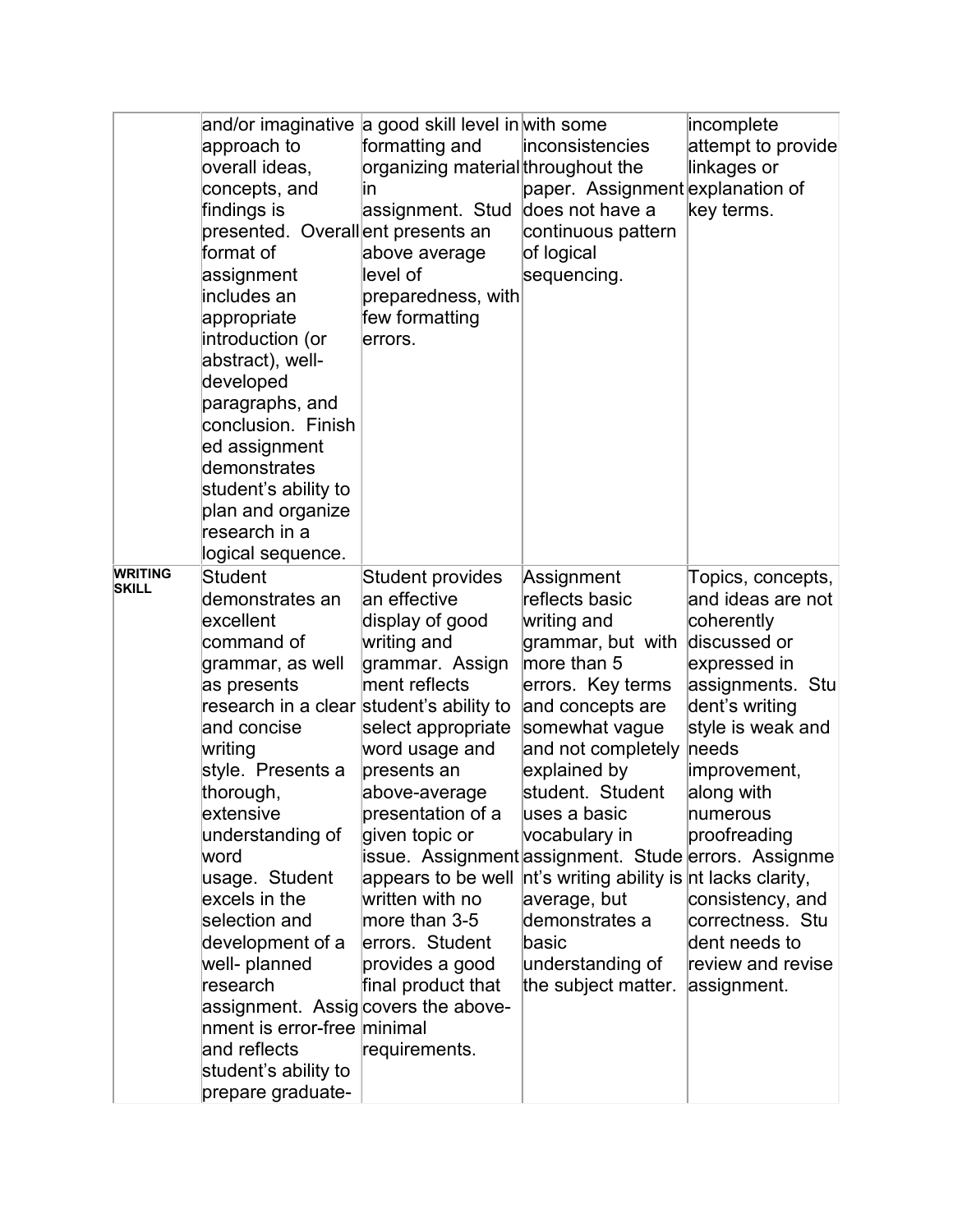|                                  | level writing for<br>possible<br>publication in a<br>peer-reviewed<br>(refereed) journal. |                                                      |                                                        |                                          |
|----------------------------------|-------------------------------------------------------------------------------------------|------------------------------------------------------|--------------------------------------------------------|------------------------------------------|
| <b>USE OF</b><br><b>COMPUTER</b> | Student provides a Assignment                                                             |                                                      | <b>Student</b>                                         | Student needs to                         |
|                                  | TECHNOLOG high-caliber,                                                                   | presents an                                          | demonstrates a                                         | develop better                           |
| YI<br><b>APPLICATIO</b>          | formatted                                                                                 | above-average                                        | basic knowledge of formatting                          |                                          |
| NS                               | assignment.                                                                               | use of formatting                                    | computer                                               | skills. The                              |
|                                  | Learner exhibits                                                                          | skills, with less                                    | applications. Appe student may need<br>arance of final |                                          |
|                                  | excellent use of                                                                          | than 3<br>errors. Students                           |                                                        | to take additional<br>training or obtain |
|                                  | computer<br>technology in the                                                             | has a good                                           | assignment<br>demonstrates the                         | help from the                            |
|                                  | development of                                                                            | command of                                           | student's limited                                      | <b>Educator Help</b>                     |
|                                  | assignment. Quali computer                                                                |                                                      | ability to format                                      | Desk while                               |
|                                  | ty and                                                                                    | applications to                                      | and present                                            | preparing an                             |
|                                  | appropriateness of format information                                                     |                                                      | data. Resources                                        | assignment. Res                          |
|                                  | stated references                                                                         | and/or figures in                                    | used in assignment earch and                           |                                          |
|                                  | demonstrate the                                                                           | an appropriate                                       | are                                                    | resources                                |
|                                  | student's ability to                                                                      | format. Student                                      | limited. Student                                       | presented in the                         |
|                                  | use technology to                                                                         | uses at least two                                    | may need to obtain assignment are                      |                                          |
|                                  | conduct applicable types of computer<br>research. Given                                   | applications to                                      | further help in the<br>use of computer                 | limited. Student                         |
|                                  | assignment                                                                                | produce a quality                                    | applications and                                       | needs to expand<br>research              |
|                                  | includes                                                                                  | assignment.                                          | Internet research.                                     | scope. The                               |
|                                  | appropriate word                                                                          |                                                      |                                                        | number of                                |
|                                  | processing,                                                                               |                                                      |                                                        | formatting errors                        |
|                                  | spreadsheet                                                                               |                                                      |                                                        | is not acceptable.                       |
|                                  | and/or other                                                                              |                                                      |                                                        |                                          |
|                                  | computer                                                                                  |                                                      |                                                        |                                          |
|                                  | applications as                                                                           |                                                      |                                                        |                                          |
|                                  | part of the final                                                                         |                                                      |                                                        |                                          |
| <b>RESEARCH</b>                  | product.                                                                                  |                                                      |                                                        |                                          |
| <b>SKILL</b>                     | <b>Student provides</b><br>sophisticated                                                  | Student achieves<br>an above average                 | Assignment<br>provides a basic,                        | Student fails to<br>provide an           |
|                                  | synthesis of                                                                              | synthesis of                                         | but borderline                                         | adequate                                 |
|                                  | complex body of                                                                           | research, but                                        | perspective of                                         | synthesis of                             |
|                                  | information in the                                                                        | interpretation is                                    | student's research                                     | research                                 |
|                                  | preparation of                                                                            | narrow in scope                                      | abilities. Student                                     | collected for                            |
|                                  | assignment. Rese and description                                                          |                                                      | has incorporated                                       | assignment. The                          |
|                                  | arch provided by                                                                          | within                                               | less than 4                                            | lack of                                  |
|                                  |                                                                                           | student contributes assignment. Assig sources, which |                                                        | appropriate                              |
|                                  | significantly to the                                                                      | nment contains                                       | does not attempt to references or                      |                                          |
|                                  | development of                                                                            | less than 7                                          | cover key elements source materials                    |                                          |
|                                  | the overall thesis.                                                                       | resources and                                        | of assignment.                                         | demonstrates the                         |
|                                  | Student                                                                                   | presents an                                          |                                                        | student's need for                       |